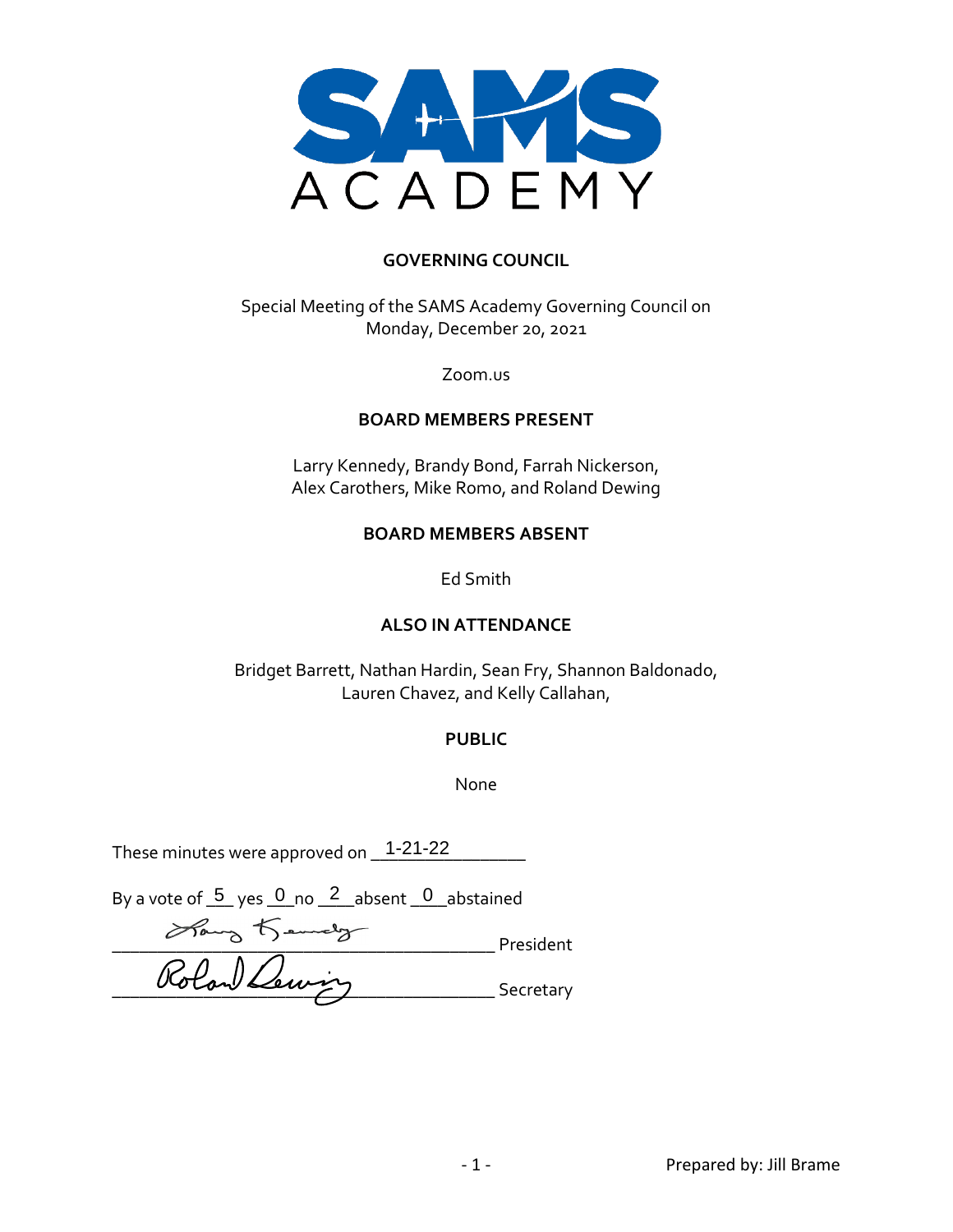# **I. Call to Order**

Larry Kennedy called to order the Special Meeting of the Governing Council for the Southwest Aeronautics, Mathematics, and Science Academy on December 20, 2021 at 8:30 AM on zoom.us.

## **A. Roll Call**

Larry Kennedy asked Jill Brame to call roll. Jill Brame called Roland Dewing, Brandy Bond, Alex Carothers, Farrah Nickerson, Mike Romo and Larry Kennedy. Ed Smith was absent.

## **B. Adoption of the Agenda\***

Larry Kennedy asked for a motion to approve the agenda. Farrah Nickerson made a motion to approve the agenda. Alex Carothers seconded the motion. Larry Kennedy called for a roll call vote to approve the agenda. Jill Brame called Mike Romo, Alex Carothers, Farrah Nickerson, Roland Dewing, and Larry Kennedy; all voted yes. The motion carried unanimously.

## **C. Review/Approval of Minutes from January 19, 2021\***

Larry asked for a motion to approve the Minutes from the November 19 regular meeting. Farrah Nickerson made a motion to approve the minutes. Roland Dewing seconded the motion. Larry Kennedy called for a roll call vote to approve the minutes from November 19, 2021. Jill Brame called Mike Romo, Alex Carothers, Farrah Nickerson, Roland Dewing, Brandy Bond and Larry Kennedy; all voted yes. The motion carried unanimously.

# **II. Public Comment**

None.

# **III. Closed Session**

#### **A. Discussion of Real Property Acquisition pursuant to a Lease Purchase Agreement pursuant to NMSA 1978, Section 10-15-1(H)(8).**

Larry Kennedy made a motion to move to closed session and invited Sean Fry and Bridget Barrett into the meeting as well. Roland Dewing seconded the motion. Larry Kennedy called for a roll call vote to moving to closed session. Jill Brame called Mike Romo, Alex Carothers, Farrah Nickerson, Roland Dewing, Brandy Bond and Larry Kennedy; all voted yes. The motion carried unanimously.

Closed session began at 8:33AM.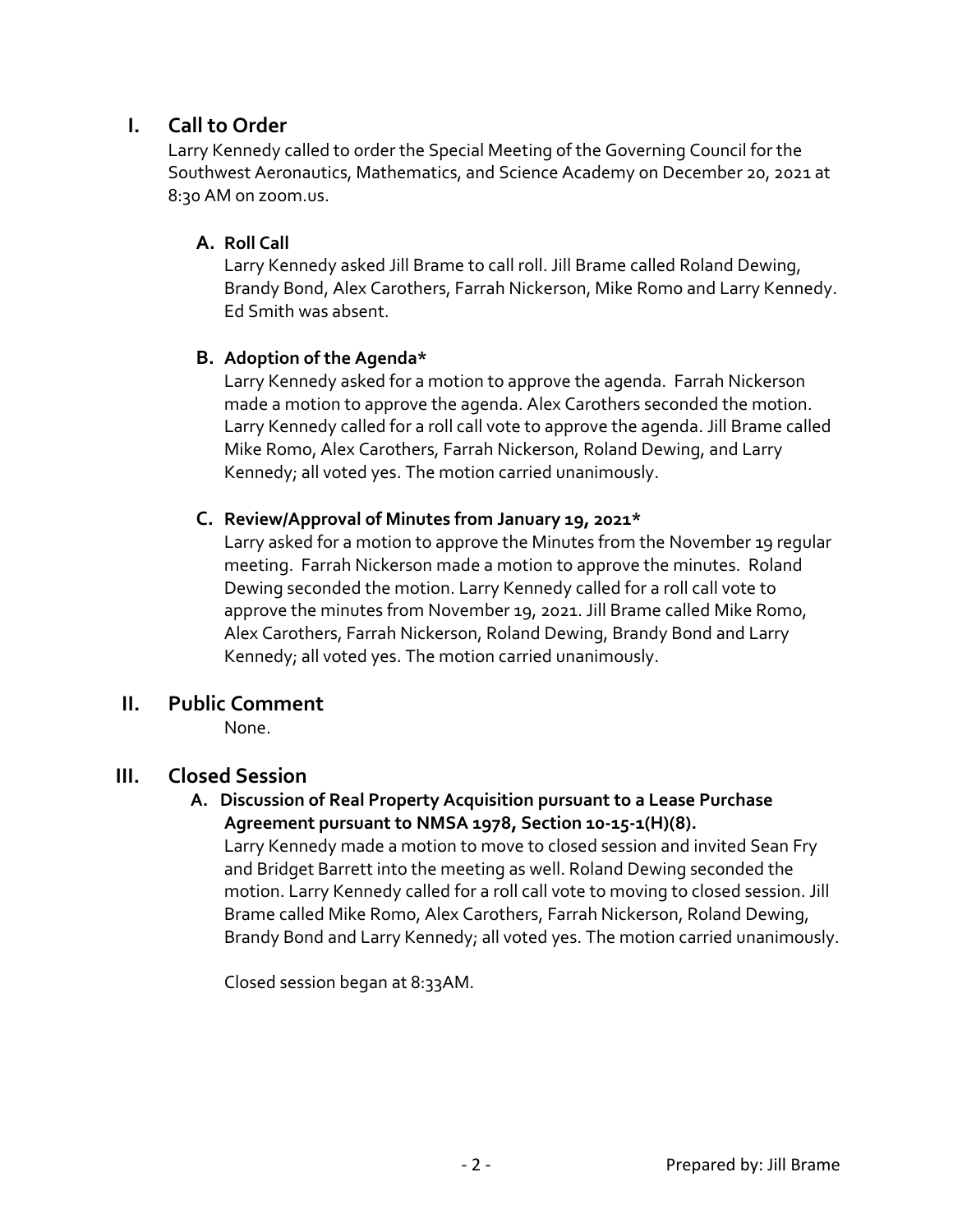# **IV. Open Session**

## **A. Action on matters discussed in Closed Session**

Larry Kennedy moved to return to open session and affirmed that only items on the agenda were discussed and no action was taken. Mike Romo seconded the motion. Larry Kennedy called for a roll call vote to approve moving to open session. Jill Brame called Mike Romo, Alex Carothers, Farrah Nickerson, Roland Dewing, Brandy Bond and Larry Kennedy; all voted yes. The motion carried unanimously.

Open Session resumed at 9:12AM.

Alex Carothers made a motion that the SAMS Academy governing council authorizes board president, Larry Kennedy, to sign the non-disturbance agreement between SAMS & Main Bank contingent to the requirements codified in the existing LPA at exhibit E, Part 8, Section B, subsection 5. Mike Romo seconded the motion. Larry Kennedy called for a roll call vote to approve the motion. Jill Brame called Mike Romo, Alex Carothers, Farrah Nickerson, Roland Dewing, Brandy Bond and Larry Kennedy; all voted yes. The motion carried unanimously.

# **V. Administrative Update**

#### **A. Student Achievement Report**

Bridget Barrett reported on the following:

- Edgenuity class update as students finish the semester

- Engage NM through PED is back to help with student engagement and giving support

- Interim assessments will be taking place in January
- A new Covid questionnaire on the website to help with tracking cases
- enrollment is at 270
- thanked Nathan Hardin for his work as he leaves SAMS Academy
- there has been an uptick in Covid cases; some groups have been quarantined
- Test-to-stay program will begin in the new year
- social worker has been a huge help with student conflict and mediation

# **VI. New Business**

## **A. Non-Discrimination Policy\***

Bridget Barrett explained that this new school policy is in response to HB33. This policy needs to be added to ensure there is no discrimination in the school and/or curriculum. Roland Dewing asked to see course catalog for Edgenuity. Mike Romo asked about wording of section 5. Sean Fry explained that these came from legislation and there is certain wording that needs to be part of the policy.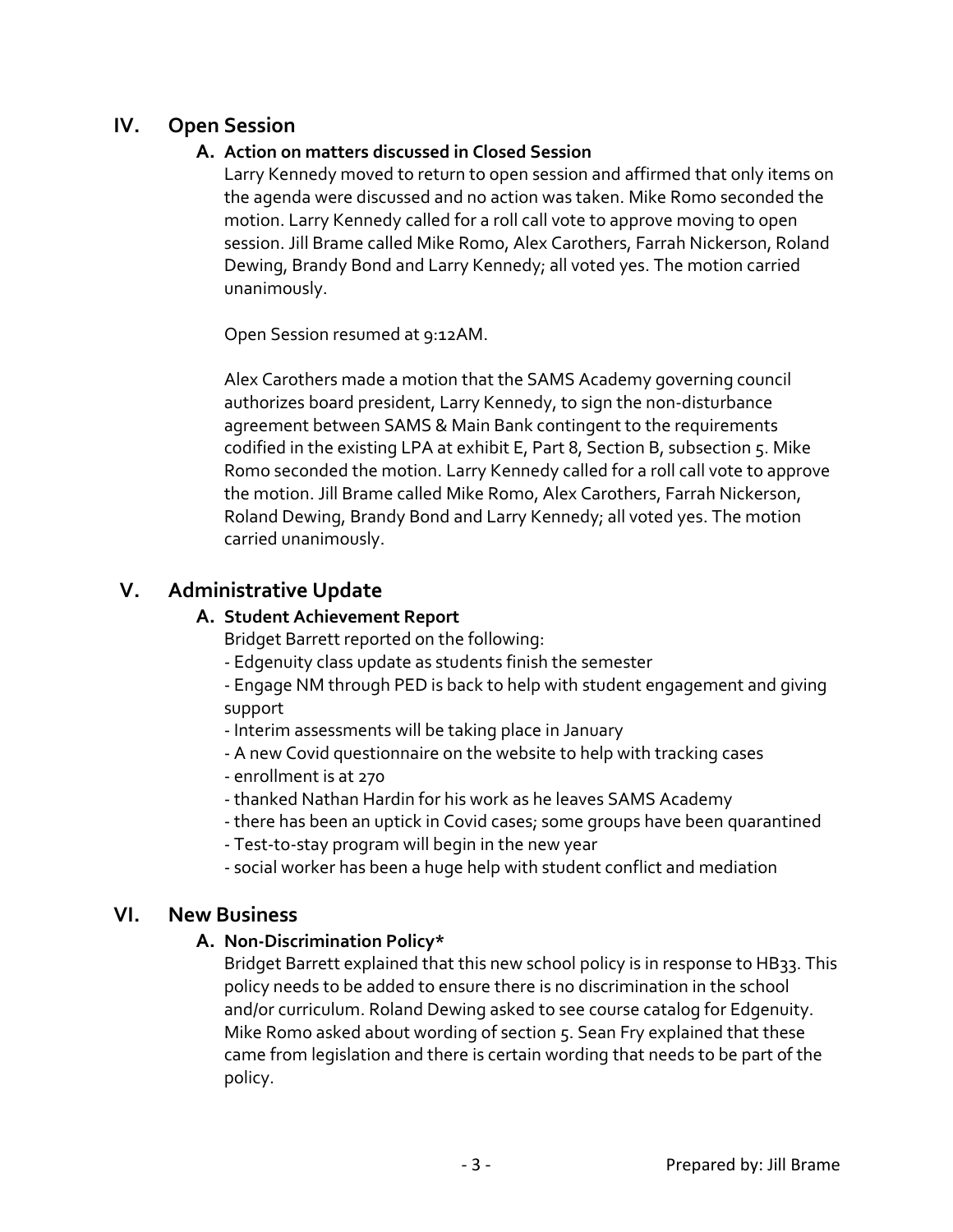Roland Dewing made a motion to approve the non-discrimination policy. Brandy Bond seconded. Larry Kennedy called for a roll call vote to approve the non-discrimination policy. Jill Brame called Mike Romo - no, Alex Carothers yes, Farrah Nickerson - yes, Roland Dewing - yes, Brandy Bond - yes and Larry Kennedy - yes; The motion carried in a vote 5-1.

# **VII. Ongoing Business Matters**

## **A. Aviation Program Update**

Nathan Hardin reported the following:

\* There have only been 3 flights since the meeting. Much of the time has been dedicated to the transition process between Nathan Hardin and Dr. Chavez.

\* Ground classes have concluded; for FOA 81% was the average grade with 87% passing the classes.

\* Looking at setting higher standards for passing the aviation classes and remaining in the program.

\* The annual inspection finished and some unexpected repairs came up that needed to be happen.

\* Nathan Hardin thanked the governing council and Bridget Barrett for support. He knows Dr. Chavez will do a great job running the program.

\* Governing council members thanked Mr. Hardin for his efforts for the program.

Brandy Bond asked about the drone program. Farrah Nickerson asked about the requirements for the aviation program. Lauren Chavez explained the way the program would be able to grow, be available to everyone and instill the high standards the aviation courses have.

## **B. Facility Committee Update**

Larry Kennedy said we would be getting ready to sign the LPA and get dirt turning soon.

# **VIII. Governing Council Development**

## **A. Discussion with Kelly Callahan**

Kelly Callahan appreciates the good questions the governing council is asking.

## **B. SAMS Governing Council Bylaws Revision\***

Kelly Callahan had suggested some language for the bylaws regarding term limits and rotation for governing council members. Larry Kennedy said that adding the term limits and rotation cycle would be good. He was also onboard with adding the language of the secretary description. Kelly Callahan suggested that the after approval, the term limits and rotation would go into process on July 1, start of the new fiscal year.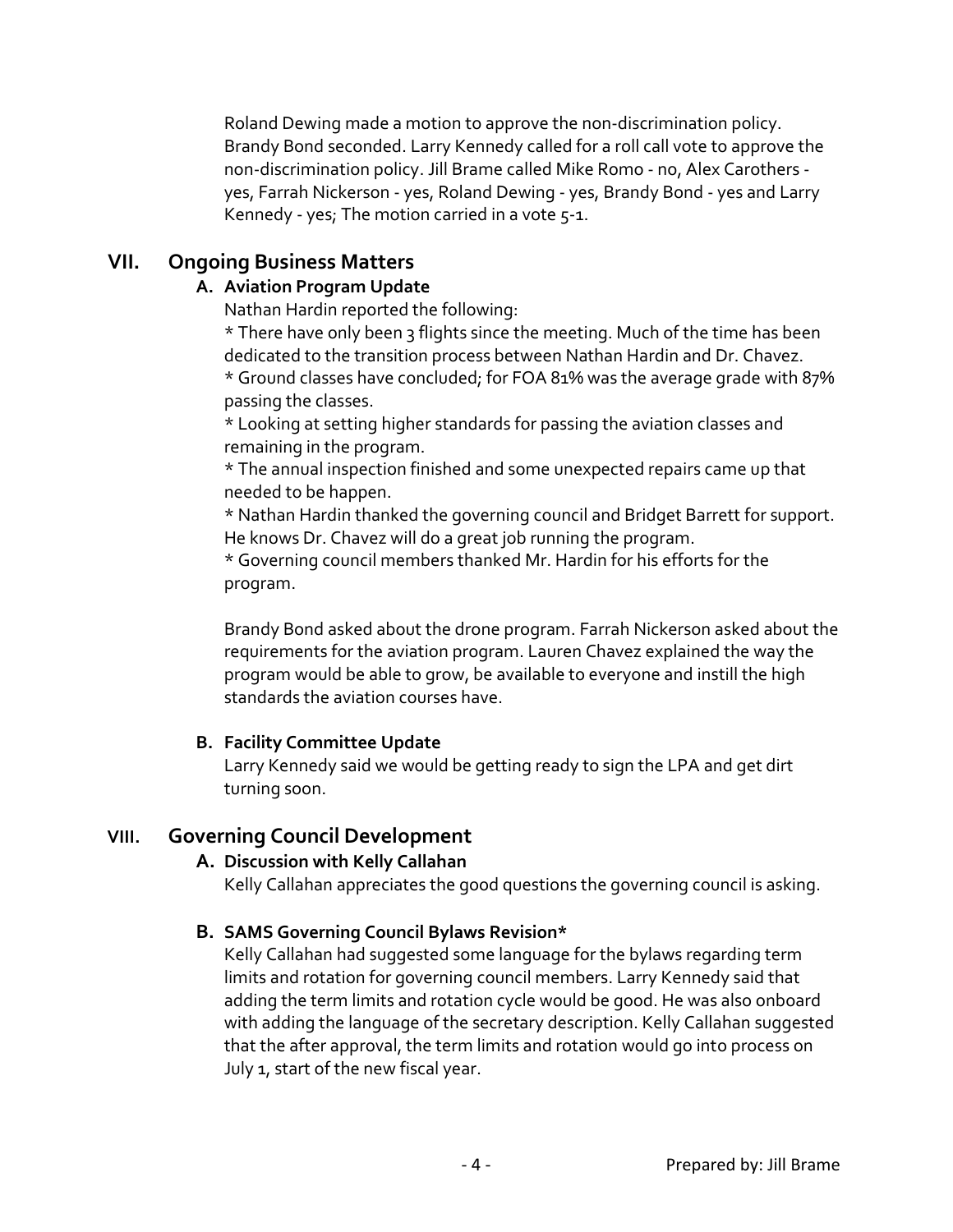Brandy Bond made a motion to approve the suggested language in the bylaws. Alex Carothers seconded. Larry Kennedy called for a roll call vote to approve the amended bylaws. Jill Brame called Mike Romo, Alex Carothers, Farrah Nickerson, Roland Dewing, Brandy Bond and Larry Kennedy; all voted yes. The motion carried unanimously.

## **C. SAMS Governing Council Self-Evaluation Tool\***

Kelly Callahan has received four of seven governing council members' selfevaluations. From what she has received, the top items to work on are: the new building completion, succession and recruiting, and appraisal of the governing council. After all are returned, Ms. Callahan will make an action plan for moving forward. Kelly Callahan suggested a board retreat to help set goals and plans for the governing council.

## **IX. Finance Report**

#### **A. Business Office Operation Update**

Sean Fry reported that the finance committee met before the board meeting and finances look good.

He also reported:

- \* Revenues are 24.61% of budget.
- \* Expenditures are 20.03% of the budget

## **B. Voucher Approvals\***

Larry Kennedy said that the Finance Committee recommends the check register. Larry Kennedy called for a motion to approve the vouchers. Mike Romo made a motion to approve the vouchers. Farrah Nickerson seconded the motion. Larry Kennedy called for a roll call vote to approve the voucher report. Jill Brame called Mike Romo, Alex Carothers, Farrah Nickerson, Roland Dewing, Brandy Bond and Larry Kennedy; all voted yes. The motion carried unanimously.

## **C. Budget Adjustment Requests\***

**BAR 22-13-IB – BAR 22-22-I:** Sean Fry explained the ten BARs for consideration (listed below). Alex Carothers made a motion to approve BARs 22-13-IB to 22- 22-I. Farrah Nickerson seconded the motion. Larry Kennedy called for a roll call vote to approve the agenda. Jill Brame called Mike Romo, Alex Carothers, Farrah Nickerson, Roland Dewing, Brandy Bond and Larry Kennedy; all voted yes. The motion carried unanimously.

BAR22-013-IB: BAR22-014-IB; BAR22-015-IB; BAR22-016-I; BAR22-017-I; BAR22-018-I; BAR22-019-IB; BAR22-020-I; BAR22-021-I; BAR22-022-I